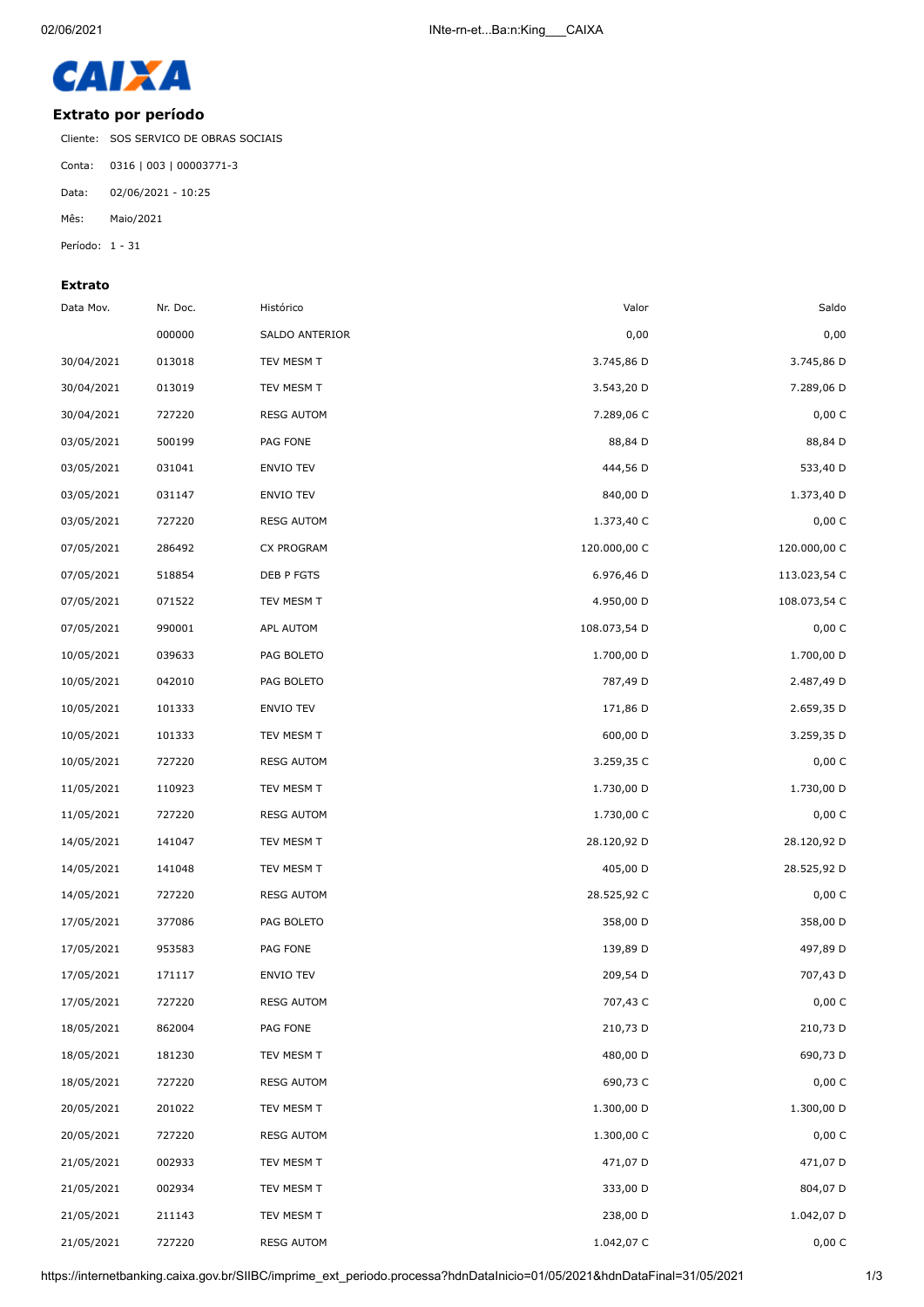| 02/06/2021<br>INte-rn-etBa:n:King<br>CAIXA |        |                   |             |             |
|--------------------------------------------|--------|-------------------|-------------|-------------|
| 26/05/2021                                 | 261458 | TEV MESM T        | 900,00 D    | 900,00 D    |
| 26/05/2021                                 | 727220 | <b>RESG AUTOM</b> | 900,00 C    | 0,00 C      |
| 27/05/2021                                 | 328525 | PAG BOLETO        | 358,00 D    | 358,00 D    |
| 27/05/2021                                 | 329378 | PAG BOLETO        | 349,60 D    | 707,60 D    |
| 27/05/2021                                 | 330085 | PAG BOLETO        | 1.280,75 D  | 1.988,35 D  |
| 27/05/2021                                 | 727220 | <b>RESG AUTOM</b> | 1.988,35 C  | 0,00 C      |
| 28/05/2021                                 | 003647 | TEV MESM T        | 609,96 D    | 609,96 D    |
| 28/05/2021                                 | 003648 | TEV MESM T        | 2.528,86 D  | 3.138,82 D  |
| 28/05/2021                                 | 003649 | TEV MESM T        | 1.996,68 D  | 5.135,50 D  |
| 28/05/2021                                 | 003650 | TEV MESM T        | 1.137,67 D  | 6.273,17 D  |
| 28/05/2021                                 | 003651 | TEV MESM T        | 1.365,49 D  | 7.638,66 D  |
| 28/05/2021                                 | 003652 | TEV MESM T        | 2.969,56 D  | 10.608,22 D |
| 28/05/2021                                 | 003653 | TEV MESM T        | 1.845,03 D  | 12.453,25 D |
| 28/05/2021                                 | 003654 | TEV MESM T        | 1.421,73 D  | 13.874,98 D |
| 28/05/2021                                 | 003655 | TEV MESM T        | 2.882,96 D  | 16.757,94 D |
| 28/05/2021                                 | 003656 | TEV MESM T        | 1.293,63 D  | 18.051,57 D |
| 28/05/2021                                 | 003657 | TEV MESM T        | 2.567,95 D  | 20.619,52 D |
| 28/05/2021                                 | 003658 | TEV MESM T        | 998,61 D    | 21.618,13 D |
| 28/05/2021                                 | 003659 | TEV MESM T        | 1.624,34 D  | 23.242,47 D |
| 28/05/2021                                 | 003660 | TEV MESM T        | 1.595,38 D  | 24.837,85 D |
| 28/05/2021                                 | 003661 | TEV MESM T        | 1.019,91 D  | 25.857,76 D |
| 28/05/2021                                 | 003662 | TEV MESM T        | 708,96 D    | 26.566,72 D |
| 28/05/2021                                 | 003663 | TEV MESM T        | 1.351,77 D  | 27.918,49 D |
| 28/05/2021                                 | 003664 | TEV MESM T        | 1.257,47 D  | 29.175,96 D |
| 28/05/2021                                 | 003665 | TEV MESM T        | 1.639,97 D  | 30.815,93 D |
| 28/05/2021                                 | 003666 | TEV MESM T        | 119,61 D    | 30.935,54 D |
| 28/05/2021                                 | 003667 | TEV MESM T        | 1.401,42 D  | 32.336,96 D |
| 28/05/2021                                 | 003668 | TEV MESM T        | 1.596,74 D  | 33.933,70 D |
| 28/05/2021                                 | 003669 | TEV MESM T        | 1.424,08 D  | 35.357,78 D |
| 28/05/2021                                 | 003670 | TEV MESM T        | 2.838,97 D  | 38.196,75 D |
| 28/05/2021                                 | 003671 | TEV MESM T        | 921,82 D    | 39.118,57 D |
| 28/05/2021                                 | 003672 | TEV MESM T        | 3.741,10 D  | 42.859,67 D |
| 28/05/2021                                 | 003673 | TEV MESM T        | 1.022,69 D  | 43.882,36 D |
| 28/05/2021                                 | 003674 | TEV MESM T        | 1.678,63 D  | 45.560,99 D |
| 28/05/2021                                 | 003675 | TEV MESM T        | 2.255,25 D  | 47.816,24 D |
| 28/05/2021                                 | 003676 | TEV MESM T        | 1.785,75 D  | 49.601,99 D |
| 28/05/2021                                 | 003707 | TEV MESM T        | 2.190,92 D  | 51.792,91 D |
| 28/05/2021                                 | 003709 | TEV MESM T        | 1.533,10 D  | 53.326,01 D |
| 28/05/2021                                 | 003711 | TEV MESM T        | 800,56 D    | 54.126,57 D |
| 28/05/2021                                 | 727220 | <b>RESG AUTOM</b> | 54.126,57 C | 0,00 C      |
| 31/05/2021                                 | 144940 | PAG BOLETO        | 1.337,79 D  | 1.337,79 D  |
| 31/05/2021                                 | 577199 | DEB P FGTS        | 7.161,44 D  | 8.499,23 D  |
| 31/05/2021                                 | 727220 | <b>RESG AUTOM</b> | 8.499,23 C  | $0,00\ C$   |

SAC CAIXA: 0800 726 0101 Pessoas com deficiência auditiva: 0800 726 2492 Ouvidoria: 0800 725 7474